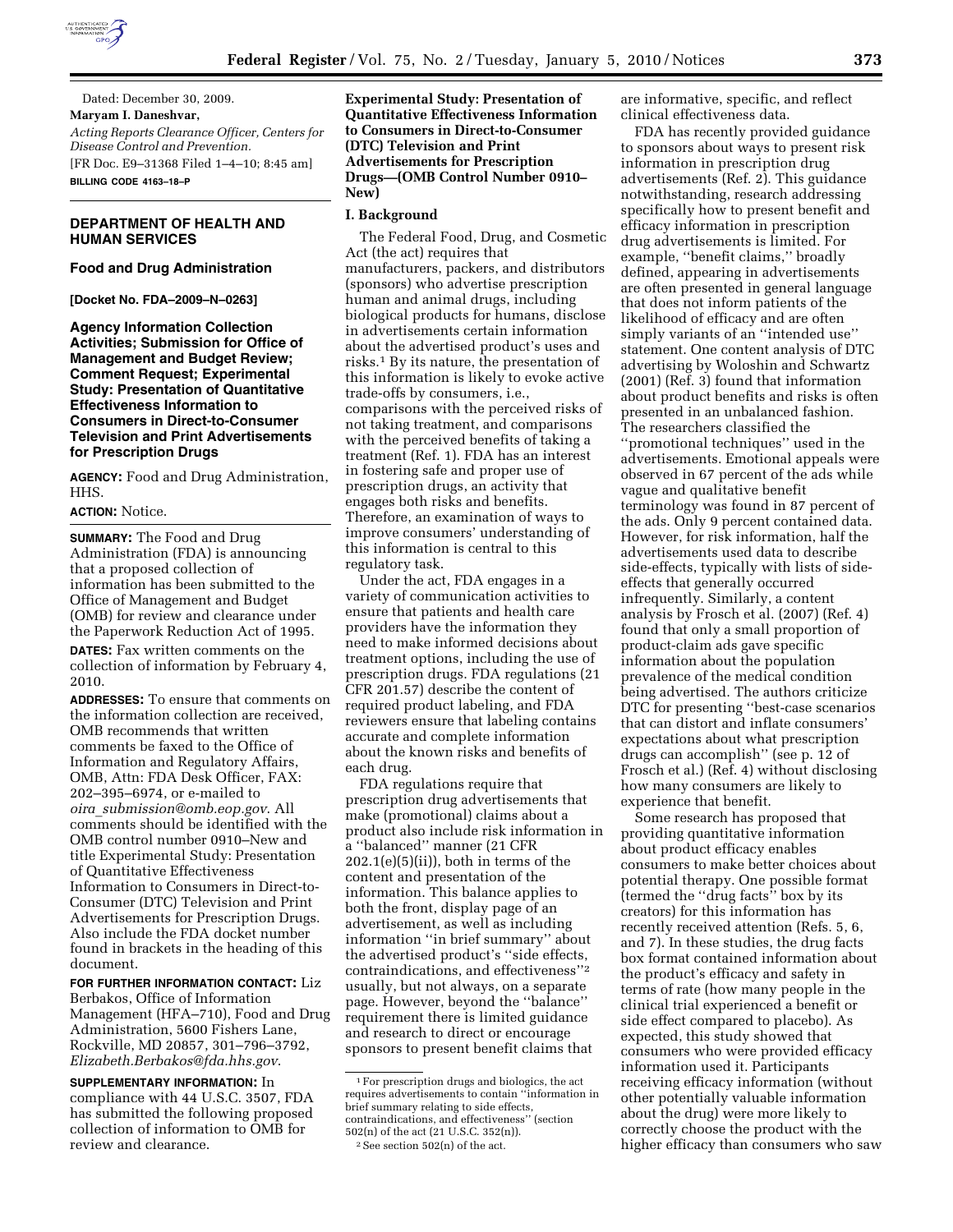the brief summary that did not contain this information.

Although these results are intriguing, additional research is necessary to uncover important information about how consumers understand effectiveness information about prescription drug products from directto-consumer advertisements. For example, the research to date does not address whether simply adding efficacy rate information and qualitative summations to a consumer-friendly brief summary would enable consumers to find and report the correct answer, or if the presentation of information in a chart format itself increases comprehension.

Further, these data cannot address the best way in which to convey numerical information; percents were used but another format, such as frequencies, may be more effective at communicating quantitative information. Previous research shows that individuals have great difficulty processing numerical concepts (e.g., Beyth-Marom, 1982; Bowman, 2002; Cohen, Ferrell, and Johnson, 2002) (Refs. 8, 9, and 10). A few studies have attempted to determine what different formats makes these concepts least troublesome (e.g., Fagerlin, Wang, and Ubel, 2005; Lipkus, 2007) (Refs. 11 and 12), however, most research into the communication of numerical concepts concentrates on risk information. We are not aware of research looking into the integration of quantitative information about effectiveness or benefits into the body of the advertisement itself. The addition of this information may help consumers make better health care decisions, provided they can understand it.

It is also not known if ways of communicating product efficacy work equally well across print and television DTC media. To our knowledge, research on presenting quantitative information in risk communication has been conducted exclusively with static modalities. The ideal format for presenting quantitative information may vary as a function of presentation. The amount of mental processing capacity each individual can devote to understanding a message varies depending on how long individuals have to look at the material and whether the material is self-paced or presented at an uncontrollable speed. As a result, some forms of quantitative information may lend themselves to print, rather than broadcast. This particular understanding is crucial to the riskbenefit tradeoff that patients must make with the consultation of a health care professional in order to achieve the best health outcomes.

The proposed study will examine: (1) Various ways of communicating quantitative efficacy in DTC print ads and (2) whether the findings translate to DTC television ads.

In the **Federal Register** of June 22, 2009 (74 FR 29490), FDA published a 60-day notice requesting public comment on the proposed collection of information. FDA received four comments.

### **II. Comments on the Information Collection**

In the following section, we outline the observations and suggestions raised in the comments and provide our responses.

(Statement 1) All four comments expressed support for the research to explore issues of quantitative benefit information. They all described the collection of data as a worthy endeavor which will provide useful information on how best to communicate information in DTC ads.

(Statement 2) Two comments suggested enhancing or supplementing the existing behavioral intention questions (questions 13a through d in the questionnaire).

(Response) We took this as an opportunity to examine our behavioral intention questions thoroughly. We decided to maintain three of our four behavioral intention questions but remove one of them because of possible redundancy. We also added a new item to this question on the basis of a comment from one of our peer reviewers. Although we took seriously the suggestion to inquire about use of the Internet, one of our existing questions already covers this issue. In the interest of brevity, we have decided to streamline this section.

(Statement 3) One comment suggested including some questions about the risk/benefit tradeoff.

(Response) We plan to do so and these questions can be seen in questions 23a through d of the questionnaire. We labeled this variable ''attitude toward drug'' because it is easier to analyze and interpret using this term.

(Statement 4) Three comments suggested adding different types of participants to our sample, including: (1) A general population sample, (2) a sample of participants suffering from a medical condition that they can diagnose themselves, and (3) samples of at least three different medical conditions.

(Response) We selected high cholesterol because it is prevalent in the population and is commonly advertised DTC. We think adding a medical condition that is symptomatic or can

otherwise be self-diagnosed is an excellent suggestion. We hope to explore the research questions in the current study in a variety of other medical conditions in future research.

(Statement 5) Two comments suggested comparing the test ad with either the standard of care or with multiple other comparators instead of simply comparing it to placebo.

(Response) In response, we remind readers that this is the first study to examine issues of quantitative benefit information in print and television DTC ads and that existing literature paints a grim picture of the amount of numerical information viewers may be likely to absorb. Thus, we are using the simplest comparison for this first study. We agree that future studies should examine other types of comparisons; however, we remind readers that only comparisons that are in the approved product labeling can be displayed in promotional pieces.

(Statement 6) One comment recommended the use of the Newest Vital Sign health literacy test.

(Response) We examined this test and considered it for use in our design, but ultimately decided against it for a number of reasons. First, we would have to modify the test so that it could be administered over the Internet rather than in person. It is unclear how some aspects of the test could be altered in such a way. Second, the test takes approximately 3 minutes when administered in person and may take as long or longer to administer via computer. We believe that numeracy is the key component of health literacy that will influence the results of our study, and we have devoted considerable space in the questionnaire to its measurement (see questions 29a through f, 30a through d, and 31a through d of the questionnaire). Because of time constraints and the key role of numeracy, we will maintain our current questions to thoroughly examine numeracy and provide basic information on health literacy. We will also include a one-item subjective health literacy item (see question 28 in the questionnaire). We will continue to examine the Newest Vital Sign measure for future research.

(Statement 7) Two comments expressed concern that our study does not address the role of the health care provider and overstates the decisions that consumers can make about their prescription drugs.

(Response) We agree that the health care provider is the best person to interpret clinical data and that the consumer or patient does not make the final prescribing decision. Nonetheless,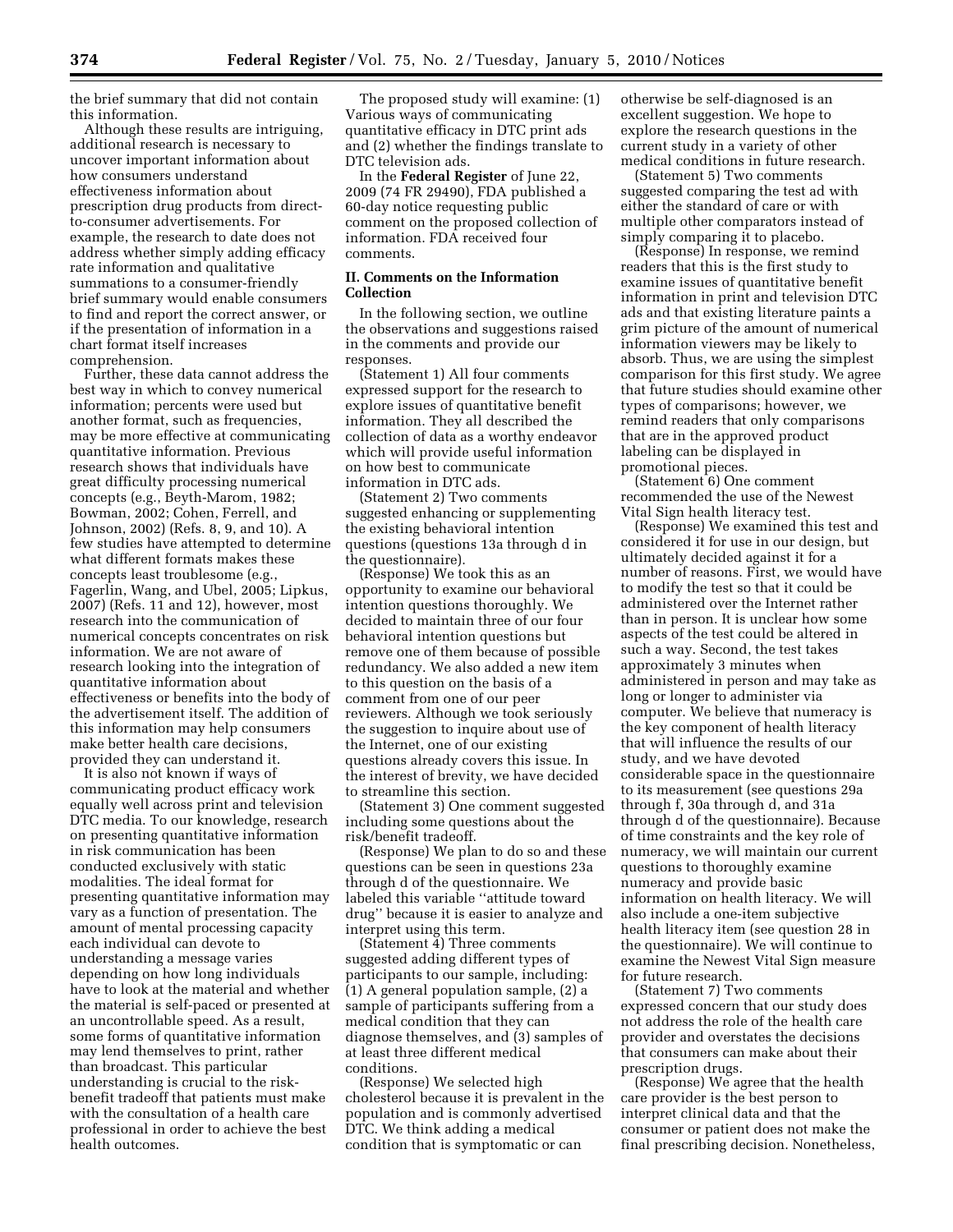DTC is currently directed at consumers in such a way that they have information about the risk side of the risk/benefit tradeoff but no specific information about the benefit side. This study is designed to assess whether adding specific benefit information will help consumers understand how well the product works, which may ultimately result in better-informed conversations with their health care providers.

(Statement 8) One comment suggested looking at the results of this study in conjunction with the results of another study we are conducting concerning the role of distraction in television ads in order to inform the development of future research.

(Response) This is an excellent suggestion that shows a strong understanding of the Division of Drug Marketing, Advertising and Communications' (DDMAC) long-term research goals. We plan to use the results of these two studies, in part, to strengthen the development of our future research.

(Statement 9) One comment recommended the inclusion of openended recall questions in the questionnaire.

(Response) We have included some open-ended questions in the revised questionnaire (see questions 4 and 15 in the questionnaire).

(Statement 10) One comment suggested including questions about perceptions of safety and efficacy. A related comment suggested using personal framing rather than asking about ''the average person.''

(Response) We have included questions about safety and efficacy perceptions and these are shown in the revised questionnaire (see questions 15, 16, 17, and 20 in the questionnaire). We combed through the questionnaire to determine the best framing for each question. Where possible we added personalizing language, but in portions of the questionnaire that measure recall of the words in the ad, we mimicked the language of the ad (see questions 14a through h and 18a through i in the questionnaire).

(Statement 11) One comment suggested copy testing our mock ad before it is included in the protocol.

(Response) This is an excellent suggestion that cannot be implemented due to limited resources. Nevertheless, we conducted extensive pretesting of the stimuli ad for a previous project and applied the same procedures and concepts to the creation of the current mock ad. Moreover, we conducted limited cognitive testing (of fewer than nine people) to address such issues and

these interviews provided some assurance that our ads were acceptable as were the ads for the other project.

(Statement 12) One comment suggested that we show the ads to participants as they would view them at home, i.e., in a clutter reel of ads for the television component and in a group of magazine ads in the magazine component.

(Response) Although embedding our stimuli within other ads would more closely mimic real viewing, we have several research questions to answer before we reach that point. We are not confident participants will understand any numerical information even when specifically directing them to one ad because this type of information seems to be so difficult for people to understand. We need to establish the basic parameters of statistical and visual information presentation before we can manipulate the realism of the situation and begin to examine other issues such as stopping power and attention.

(Statement 13) One comment recommended against using the Internet to administer the study and instead suggested the use of a mall-intercept protocol.

(Response) Although we recognize that one study cannot address all questions and repeat that the current study is planned to be the first among future studies, we do require several experimental conditions to answer basic presentation and comprehension questions. The resources necessary to conduct this study using a mallintercept procedure give us less than half of the participants we are currently utilizing. Given that we are using a nationally representative, random digit dialing-based Internet panel to collect our experimental data, we feel that we are obtaining the best value for our funds. We do not feel that the tradeoffs in terms of external validity regarding mall-intercepts are favorable to that method.

(Statement 14) One comment recommended including an analysis plan for review, specifically one that addresses what result(s) would support a conclusion that the test ad has achieved a balanced presentation.

(Response) In response to the first part of this comment, we have included an analysis plan in this current document. In response to the second part of this comment, the primary research question in this study is not whether the information is balanced, but simply how well participants can understand numerical benefit information. Although we will address questions of balance and risk/benefit tradeoff in our questionnaire (see questions 23a

through d in the questionnaire), our main dependent variables concern the recall and understanding of the benefit information, independent of the other information in the ad. Secondarily, we will examine recall and comprehension of risk information to assess whether it is affected by the inclusion of benefit information and the form the benefit information takes. Finally, we will look at the intersection of benefit and risk information, primarily in risk and benefit perception questions. Our main analyses, however, involve the understanding of benefit information and not in the balance of benefit and risk information. That is an excellent suggestion for future research.

(Statement 15) One comment expressed concern that high efficacy may not be the only reason to select one drug over another.

(Response) We agree. The current research is not designed to examine the multiple factors that a physician or a consumer considers when prescribing or deciding to take a drug. The scope of this project is to investigate the presentation of quantitative benefit information. We have chosen to vary the efficacy of the product (high versus low) as a simple method for determining whether viewers can understand how well the product works when this information is presented in different forms. We maintain that the efficacy of the drug is a major consideration in this decision and therefore represents a reasonable variable to use in this study.

(Statement 16) One comment was concerned that data presentation, and in particular the relative frequency presentation, would confuse consumers.

(Response) This comment reflects the very reason we are conducting the study. Before considering the idea of adding quantitative benefit information to DTC advertising, we want to ensure that we are not causing people to become more confused about their options. We have included the relative frequency condition specifically because we believe consumers do have trouble understanding this format. Sponsors have expressed interest in using this format in their ads and therefore this is a particularly important experimental condition for testing.

(Statement 17) One comment suggested that we ask questions about participant age and education.

(Response) We ask these and other demographic questions in this study (see questions 39 through 45 in the questionnaire).

(Statement 18) One comment mentioned that subjective measures of drug efficacy may confuse viewers.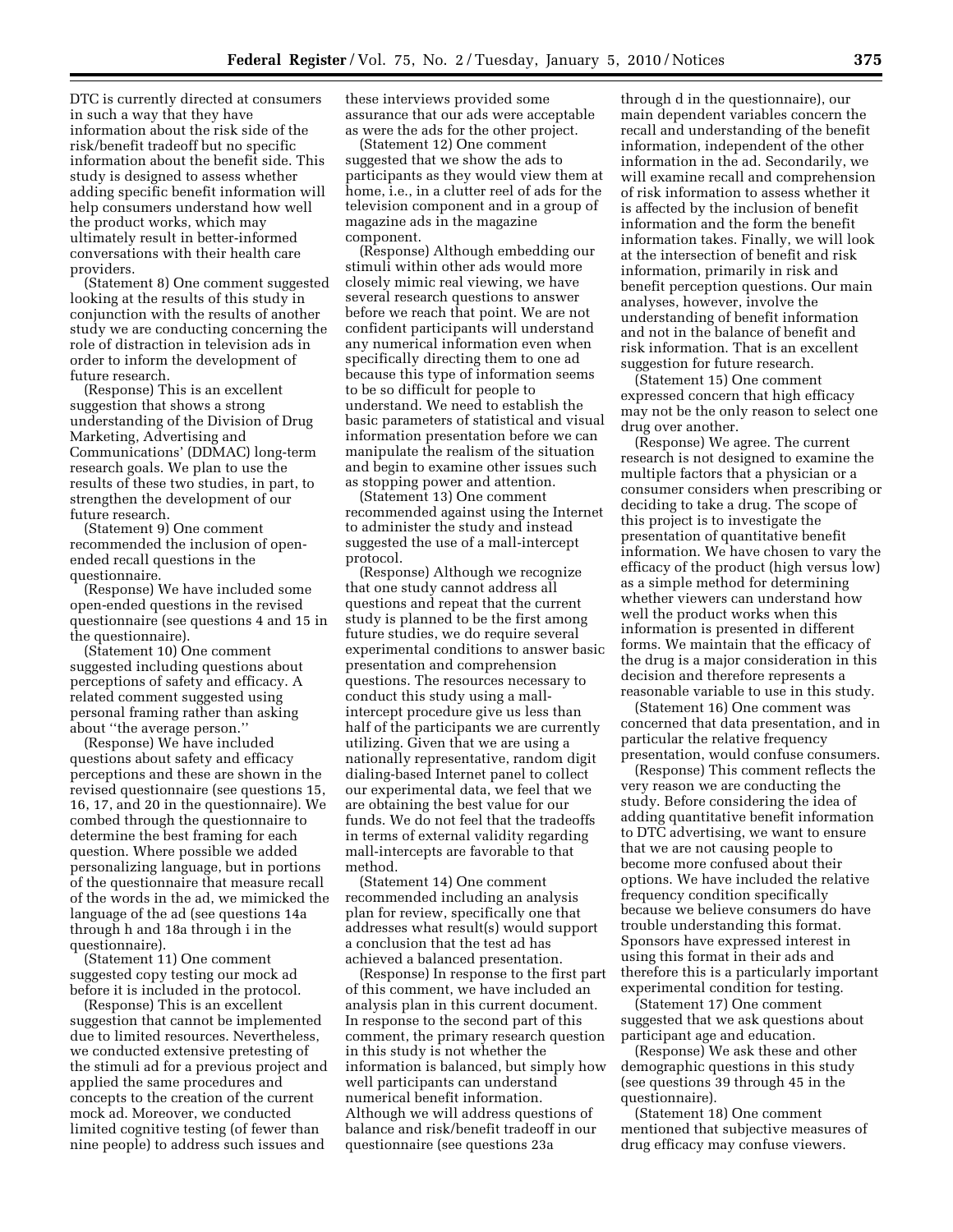(Response) We will define high and low efficacy quantitatively based on the range of efficacy currently found in the drug class. We will ask perception questions on Likert scales (e.g., strongly agree to strongly disagree) as well as numerical scales.

(Statement 19) One comment suggested that we are basing our entire study on an outdated study from 2001.

(Response) First, we provided information about the 2001 study to provide background information because it is relevant to the current study but have not based our entire research on it. Second, it is unclear what basic principles of human communication will have changed in the 8 years that have passed since the publication of this one study. Finally, although this one study shows that researchers in the field are investigating similar issues, no research currently exists to answer our research questions about the understanding of quantitative information in print and television DTC advertisements.

(Statement 20) One comment suggested that 20 minutes is not adequate for participants to complete this study.

(Response) We have completed similar studies in the past within 20 minutes. We will conduct cognitive testing before the administration of the study to ensure that the protocol can be completed within 20 minutes. Interviews lasting longer than 20 minutes have shown that participants tend not to want to spend that much time on them. Therefore, we will maintain the study at 20 minutes or less.

### **III. Revised Study**

Based in part on these comments, further research discussions, and the input of three external reviewers, we propose the following revised design, hypotheses, and analysis plan.

#### *A. Overview*

This study will be conducted in two concurrent parts: One examining quantitative information in DTC print advertisements and the other examining such information in DTC television advertisements. Three factors will be examined: Drug efficacy, statistical format, and visual format.

We will investigate two levels of drug efficacy (low versus high), defined by a quantifiable, objective metric that can be conveyed in graphical representations of the drug versus the comparator reference drug (in this case, placebo). Specifically, high efficacy will be

defined by a large, noticeable difference compared with no treatment; whereas low efficacy will be defined by a minimal difference between the drug and no treatment. We will examine two levels of efficacy to determine whether participants can accurately distinguish between these levels within various formats.

We will investigate five statistical formats, defined as the type of statistical information conveyed: Frequency, percent, frequency plus percent, relative frequency, and frequency plus relative frequency. Based on existing literature, we will use the frequency statistical format in all of our visual formats for consistency.

Visual format is defined as various methods through which efficacy can be visually represented. We have chosen to investigate four different formats: Pie chart, bar chart, table, and pictograph.

Additionally, we will have a control condition with no specific efficacy information provided. Please see the sample stimuli for the operationalization of each of these conditions. The factors will be combined in a partially crossed factorial design as follows:

|          |      | <b>Statistical Format</b> |         |                        |                       |                                        |  |
|----------|------|---------------------------|---------|------------------------|-----------------------|----------------------------------------|--|
|          |      | Frequency                 | Percent | Frequency +<br>Percent | Relative<br>Frequency | Frequency + Rel-<br>ative<br>Frequency |  |
| Efficacy | Low  |                           |         |                        |                       |                                        |  |
|          | High |                           |         |                        |                       |                                        |  |

and

|          |      | Visual Format |           |                  |       |            |  |
|----------|------|---------------|-----------|------------------|-------|------------|--|
|          |      | None          | Pie Chart | <b>Bar Chart</b> | Table | Pictograph |  |
| Efficacy | Low  |               |           |                  |       |            |  |
|          | High |               |           |                  |       |            |  |

+ 1

#### No Statistical Format/No Efficacy

# *B. Procedure*

This study will be administered over the Internet. A total of 2,250 interviews involving print ads will be completed. Participants in this part of the study will be randomly assigned to view one version of the magazine promotion page

and the brief summary page of a prescription drug ad. Following their perusal of this document, they will answer questions about their recall and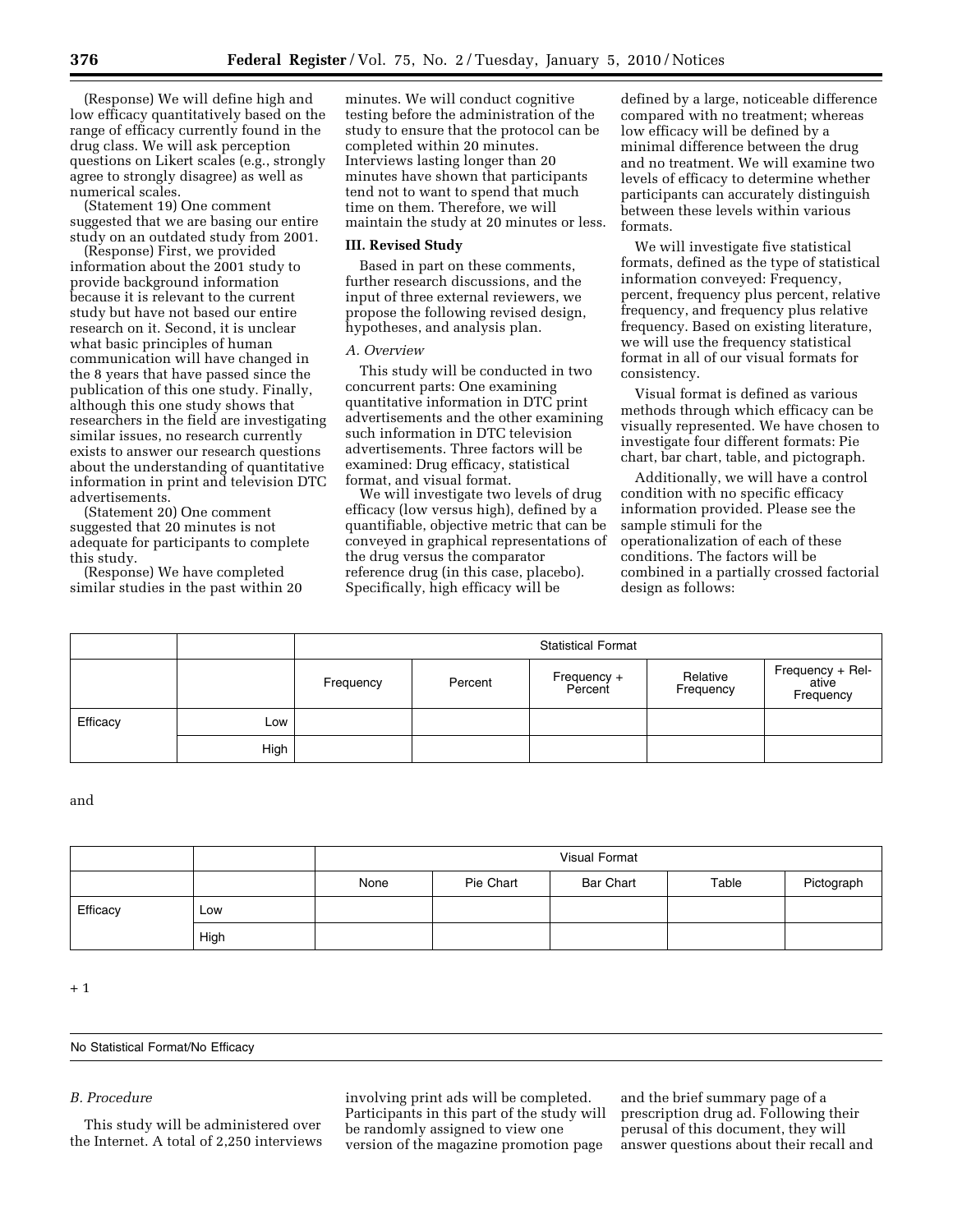understanding of the benefit and risk information, their perceptions of the benefits and risks of the drug, and their intent to ask a doctor about the medication.

A total of 2,250 interviews involving television ads will be completed. Participants in this part of the study will be randomly assigned to view one version of a television ad twice and answer the same questions described in the previous paragraph.

For both parts, demographic and health care utilization information will be collected. The entire procedure is expected to last approximately 20 minutes. This will be a one-time (rather than annual) information collection.

## *C. Participants*

Data will be collected using an Internet protocol. Participants will all have reported that a health care professional has diagnosed them with high cholesterol and will represent a range of education levels. Because the task presumes basic reading abilities, all selected participants must speak English as their primary language. Participants must be 18 years or older.

### *D. Hypotheses*

#### 1. Preface

The proposed research has two main objectives. First, we plan to test several statistical formats to determine whether the presentation of efficacy information in different formats affects perceptions of efficacy. The risk communication literature suggests that presenting numerical risk information as an absolute frequency (e.g., N out of 100) may be the most easily understood format (Fagerlin et al., 2007) (Ref. 13). Percent, and a combination of absolute frequency and percent, represent increasingly complex statistical formats; however, they may not differ from the baseline of absolute frequency for average consumers. In contrast, the risk communication literature suggests that presenting numerical risk information as a relative frequency (e.g., 10 times higher) is a markedly more complex statistical format that biases perceptions (Fagerlin et al., 2007) (Ref. 13). Thus, presenting efficacy information as a relative frequency, compared to absolute frequency, may affect perceptions of efficacy. Presenting the combination of absolute frequency and relative frequency may mitigate this effect.

Second, we plan to test several visual formats to determine whether the presentation of a visual format, in conjunction with the presentation of absolute frequency information, affects perceptions of efficacy. The risk

communication literature suggests that the addition of visual formats such as bar charts, tables, and pictographs increase peoples' understanding of numerical information (Ancker et al., 2006; Lipkus and Hollands, 1999) (Refs. 14 and 15). However, not all visual formats are always helpful; for instance, pie charts may only help when people are comparing proportions (Lipkus, 2007) (Ref. 12). Thus, presenting efficacy information with a bar chart, table, and pictograph—but not necessarily with a pie chart—may affect people's understanding of efficacy information, in comparison to when there is no visual format.

Measuring numeracy will allow us to assess the magnitude of these effects across participants. Similarly, the separate TV and print portions of the study will allow us to assess the magnitude of these effects across these modalities.

### 2. Specific Hypotheses

*a. Efficacy effects in print and TV ads.*  (1) Behavioral intentions, attitude toward drug, and perceived efficacy will be higher in high efficacy conditions than in low efficacy conditions.

(2) We will explore whether there are differences between the no efficacy condition (control) and the low and high efficacy condition on behavioral intentions, attitude toward drug, and perceived efficacy.

(3) Benefit accuracy will be higher in the low and high efficacy conditions than in the no efficacy condition. There will be no difference between the low and high efficacy conditions.

(4) The effects tested in hypotheses (1) and (2), explained previously in section III.D.2 of this document, will be modified by numeracy, such that high numeracy participants will be more likely to show these effects than will low numeracy participants.

(5) Risk recall will not differ by efficacy level (no, low, high).

(6) Perceived risk will be lower in the high efficacy condition compared with the low efficacy condition because, according to the Affect Heuristic (Slovic and Peters, 2006) (Ref. 16), people perceive things that are more beneficial as less risky.

*b. Statistical format effects in print and TV ads.* 

(1) We will test competing hypotheses for behavioral intentions, attitude toward drug, and perceived efficacy.

(1a) Overestimation hypothesis: The first hypothesis rests on the assumption that in the absence of any quantitative information people overestimate the effectiveness of drugs. Accordingly, we would predict that behavioral

intentions, attitude toward drug, and perceived efficacy will be higher for participants in the no statistical format condition, compared to all other statistical format conditions. Support for this interpretation will be found if estimates of the benefits are higher in the no statistical format condition than in all other statistical format conditions.

(1b) Peripheral cue hypothesis: The competing hypothesis rests on the assumption that any statistical information will be used as a peripheral cue; that is, participants will not process the quantitative information provided in the various statistical formats but will rather view it as ''scientific proof'' of the drug's efficacy. Accordingly, we would predict that behavioral intentions, attitude toward drug, and perceived efficacy will be lower for participants in the no statistical format condition, compared to all other statistical format conditions. Support for this interpretation will be found if, in addition to perceived efficacy effects, estimates on attitude toward the ad ''peripheral cue'' measures—ratings of how believable, persuasive, informative, etc., the ad is—are lower in the no statistical format condition than in all other statistical format conditions.

(2) Based on the risk communication literature, we predict that the absolute frequency, percent, and absolute frequency and percent conditions may not differ on behavioral intentions, attitude toward drug, or perceived efficacy. However, we predict that behavioral intentions, attitude toward drug, and perceived efficacy will be higher in the relative frequency condition than in the absolute frequency, percent, absolute frequency + percent, and absolute frequency + relative frequency conditions.

(3) The effects tested in hypotheses (1) and (2) will be modified by numeracy. (See sections III.D.1 through 2 of this document.) For instance, we expect that the difference between the relative frequency and the absolute frequency + relative frequency conditions will be greater for high numeracy participants than for low numeracy participants (because high numeracy participants will be more likely to use the additional information provided by the absolute frequency).

(4) Benefit accuracy will be lowest in the no statistical format condition and highest in the absolute frequency condition (Slovic, Monahan, and MacGregor, 2000) (Ref. 17). Tests of other relations between statistical formats will be exploratory. For instance, we might see information overload with some formats (e.g., absolute frequency and relative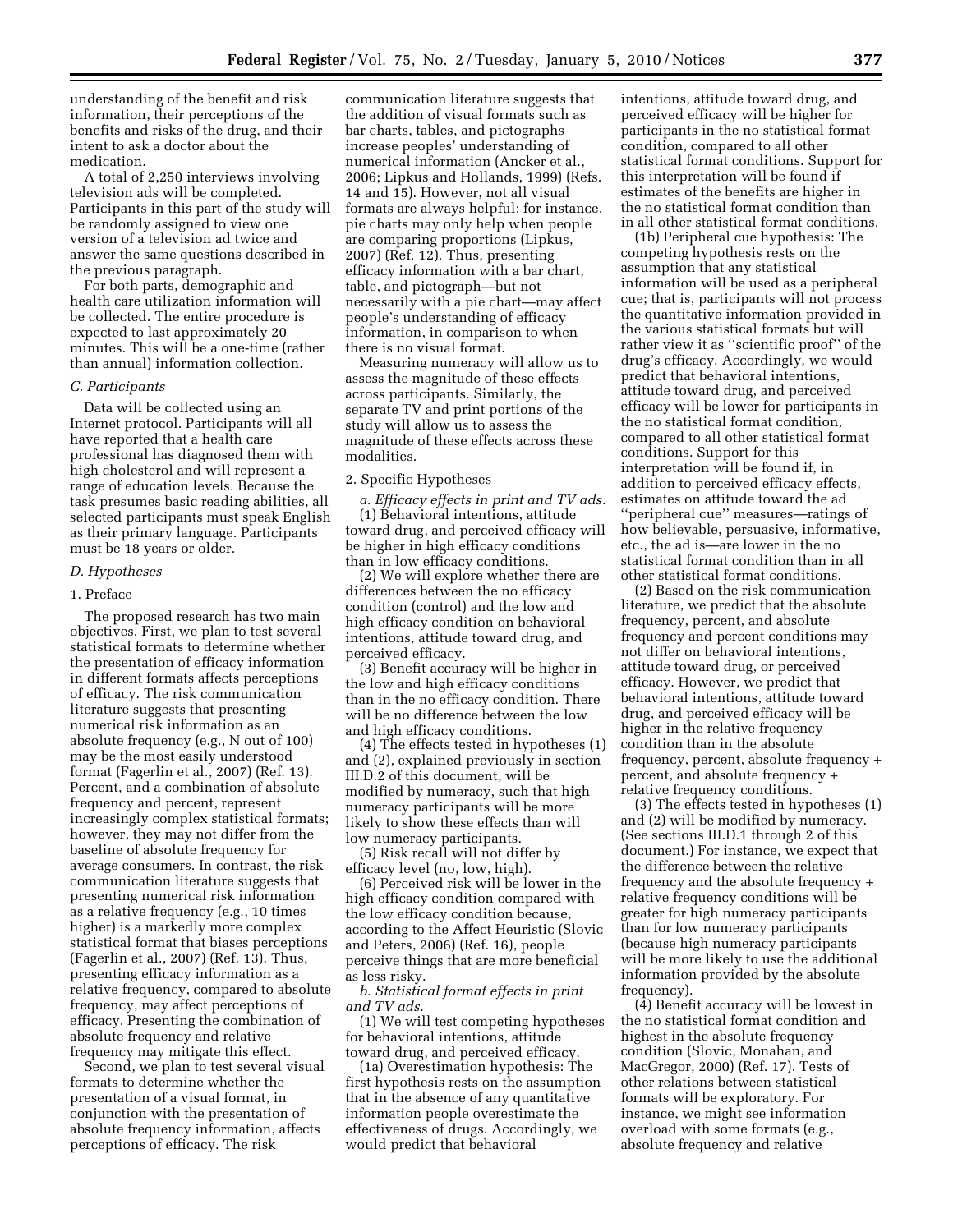frequency) which impedes benefit accuracy.

(5) The effects tested in hypothesis (4) will be modified by numeracy, such that low numeracy participants will show greater differences in benefit accuracy across statistical formats than will high numeracy participants (Peters, Vastfjall, et al., 2006) (Ref. 18).

(6) We expect that risk recall will not differ by statistical format, but we will conduct exploratory analyses to determine whether information overload impedes risk recall.

(7) We expect that perceived risk will be lowest in the relative frequency condition if perceived benefit is indeed highest in this condition (see Slovic and Peters, 2006, reference 16 of this document).

c. *Visual format effects in print and TV ads*.

(1) We will test competing hypotheses for benefit accuracy, behavioral intentions, attitude toward drug, and perceived efficacy.

(1a) Visual information facilitation hypothesis: The first hypothesis rests on the assumption that participants will, to the extent possible, process and use the information in the visual formats. The risk communication literature suggests that visual representations of risk can increase understanding, and that people have a more difficult time processing this kind of information in pie charts, as compared to other visual formats. Therefore, our first hypothesis is that benefit accuracy will be higher in the bar chart, table, and pictograph conditions—but not necessarily the pie chart condition—than in the no visual format condition. Tests of other relations between visual formats will be exploratory.

(1b) Information overload hypothesis: Alternatively, there may be no differences across visual formats on behavioral intentions, attitude toward drug, perceived efficacy, or benefit accuracy if the visual serves as a distraction or is too much information to process.

(1c) Peripheral cue hypothesis: Behavioral intentions, attitude toward drug, and perceived efficacy—but not benefit accuracy—may be higher in all visual conditions than in the no visual condition if the visual information serves as a peripheral cue.

(2) The effects tested in hypothesis (1) will be modified by numeracy. For instance, we expect that high numeracy participants will be more likely to process the information in the visual formats, and thus more likely to show the pattern of effects outlined in 1a, compared to low numeracy participants.

(3) We expect that perceived risk and risk recall will not differ by visual format but we will conduct exploratory analyses to determine whether information overload impedes risk recall.

## *E. Analysis Plan*

We will conduct the following statistical analyses separately for the print and television versions of the ad.

*Efficacy effects in print and TV ads*: We will conduct Analysis of Variance (ANOVAs) to test whether the no statistical format/no efficacy condition differs from the low and high efficacy condition on the dependent measures (i.e., benefit accuracy, behavioral intentions, attitude toward drug, perceived efficacy, perceived risk, and risk recall, peripheral cue measures). We will conduct these analyses both with and without covariates (e.g., demographic and health characteristics) included in the model. In addition, we will test whether any main effects are moderated by other measured variables (e.g., numeracy, demographic, and health characteristics). If the main effect of efficacy is significant, we will conduct pairwise-comparisons to determine which conditions are significantly different from one another. We will also conduct planned comparisons in line with our hypotheses (see section III.D of this document). In addition, the main effect of efficacy (low vs. high) and any

interaction it has with statistical format or visual format will be tested in the ANOVAs presented in the following two sections.

*Statistical format effects in print and TV ads*: We will conduct ANOVAs to test whether the no statistical format/no efficacy condition differs from the other statistical format conditions on the dependent measures. In addition, we will examine the main effect of statistical format in ANOVAs predicting our dependent measures from statistical format, efficacy level, and their interaction. We will conduct these analyses both with and without covariates included in the model. In addition, we will test whether any main effects are moderated by other measured variables. If the main effect of statistical format is significant, we will conduct pairwise-comparisons statistical tests to determine which conditions are significantly different from one another. We will also conduct planned comparisons in line with our hypotheses. (See section III.D of this document.)

*Visual format effects in print and TV ads*: To test our hypotheses regarding visual format, we will examine the main effect of visual format in ANOVAs predicting our dependent measures from visual format, efficacy level, and their interaction. We will conduct these analyses both with and without covariates included in the model. In addition, we will test whether any main effects are moderated by other measured variables. If the main effect of visual format is significant, we will conduct pairwise-comparisons to determine which conditions are significantly different from one another. We will also conduct planned comparisons in line with our hypotheses. (See section III.D of this document.)

The total annual estimated burden imposed by this collection of information is 1,755 hours for this onetime collection (table 1 of this document).

# TABLE 1.—ESTIMATED ANNUAL REPORTING BURDEN1

| Activity      | No. of<br>Respondents | Annual Frequency<br>per Response | <b>Total Annual</b><br>Responses | Hours per<br>Response | <b>Total Hours</b> |
|---------------|-----------------------|----------------------------------|----------------------------------|-----------------------|--------------------|
| Screener      | 9,000                 |                                  | 9,000                            | 2/60                  | 270                |
| Questionnaire | 4,500                 |                                  | 4,500                            | 20/60                 | 1,485              |
| Total         |                       |                                  |                                  |                       |                    |

1There are no capital costs or operating and maintenance costs associated with this collection of information.